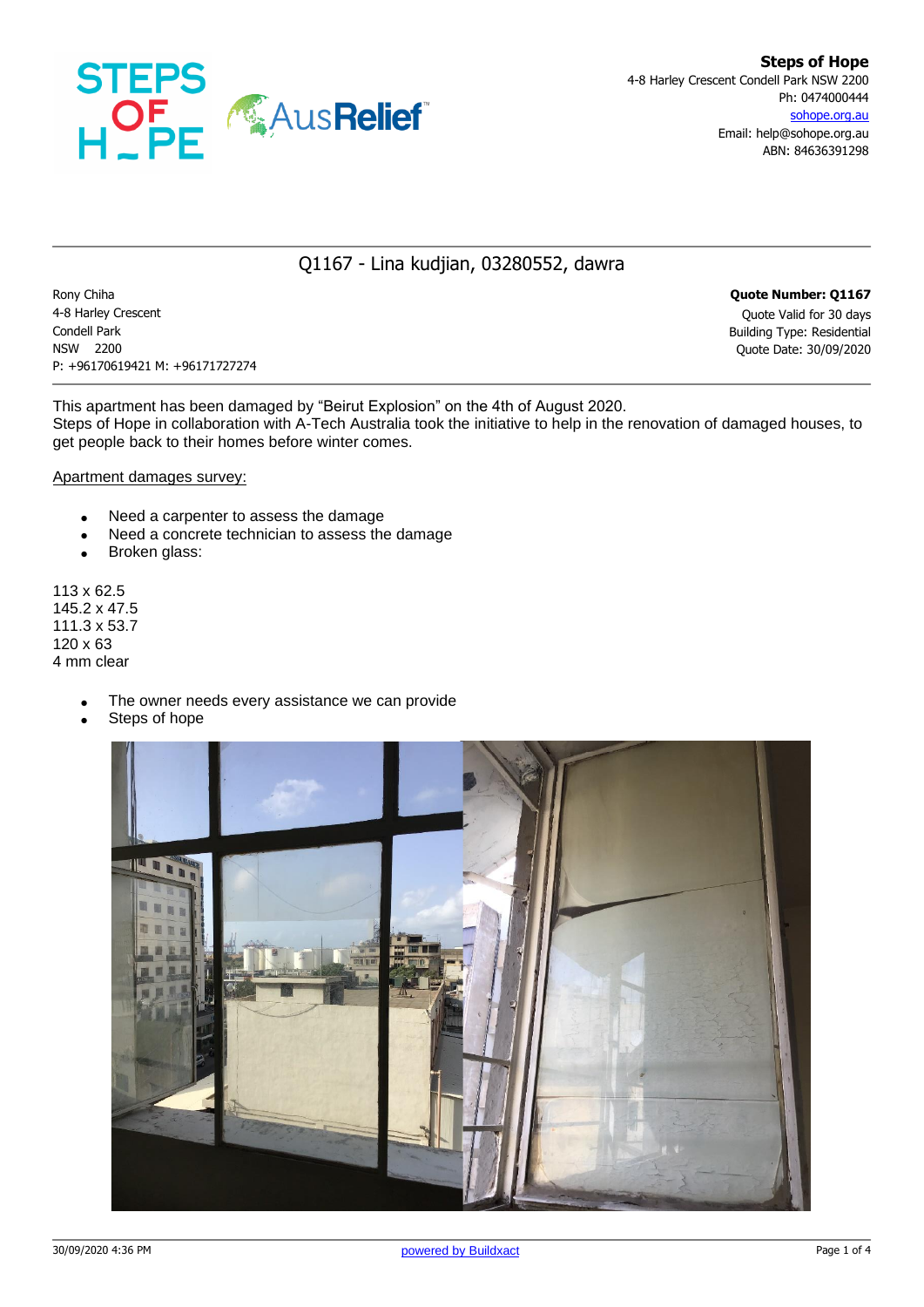

## Q1167 - Lina kudjian, 03280552, dawra

## **Estimate**

| Customer:                                     |                                                 |                                                         |                                                         | <b>Estimate Details:</b>                                       |          |  |
|-----------------------------------------------|-------------------------------------------------|---------------------------------------------------------|---------------------------------------------------------|----------------------------------------------------------------|----------|--|
| Rony Chiha                                    | 4-8 Harley Crescent<br>Condell Park<br>NSW 2200 |                                                         | Net Total:<br>Markup:<br>Tax:<br><b>Estimate Total:</b> | \$822.00<br>\$0.00 (0%)<br>\$0.00<br>\$822.00                  |          |  |
| Ph: +96170619421<br>Email: help@sohope.org.au |                                                 |                                                         |                                                         | <b>Building Type: Residential</b><br>Date Prepared: 30/09/2020 |          |  |
|                                               |                                                 |                                                         | <b>Cost Items</b>                                       |                                                                |          |  |
|                                               | Code                                            | Description                                             | Units / UOM                                             | Unit Cost                                                      | Total    |  |
| 1                                             | <b>Glass</b>                                    |                                                         |                                                         |                                                                | \$39.00  |  |
| $1.1$                                         |                                                 | 4mm Clear Glass<br>4mm Clear Glass                      | 3.000 m2<br>3.000 m2                                    | \$13.00<br>\$13.00                                             | \$39.00  |  |
| $\overline{\mathbf{2}}$                       | <b>Materials</b>                                |                                                         |                                                         |                                                                | \$650.00 |  |
| 2.1                                           |                                                 | <b>Concrete Maintenance</b>                             | 1.000 quantity                                          | \$150.00                                                       | \$150.00 |  |
| 2.2                                           |                                                 | <b>Steel Maintenance</b>                                | 1.000                                                   | \$150.00                                                       | \$150.00 |  |
| 2.3                                           |                                                 | Wood+accessories                                        | 1.000 quantity                                          | \$350.00                                                       | \$350.00 |  |
| $\overline{\mathbf{3}}$                       | Labor                                           |                                                         |                                                         |                                                                | \$133.00 |  |
| 3.1                                           |                                                 | Professional Installer<br><b>Professional Installer</b> | 1.000 Day<br>1.000 Day                                  | \$55.00<br>\$55.00                                             | \$55.00  |  |
| 3.2                                           |                                                 | Forman                                                  | 1.000 Day                                               | \$38.00                                                        | \$38.00  |  |
|                                               |                                                 | Forman                                                  | 1.000 Day                                               | \$38.00                                                        |          |  |
| 3.3                                           |                                                 | Blacksmith                                              | 1.000 Day                                               | \$40.00                                                        | \$40.00  |  |
|                                               |                                                 | Blacksmith                                              | 1.000 Day                                               | \$40.00                                                        |          |  |
| $\overline{\mathbf{4}}$                       | <b>Site Clean-up</b>                            |                                                         |                                                         |                                                                |          |  |
| 4.1                                           |                                                 | Sample Item #1                                          | 1.000                                                   |                                                                |          |  |

Net Total: \$822.00 Markup: \$0.00 Tax: \$0.00

## **Estimate Total: \$822.00**